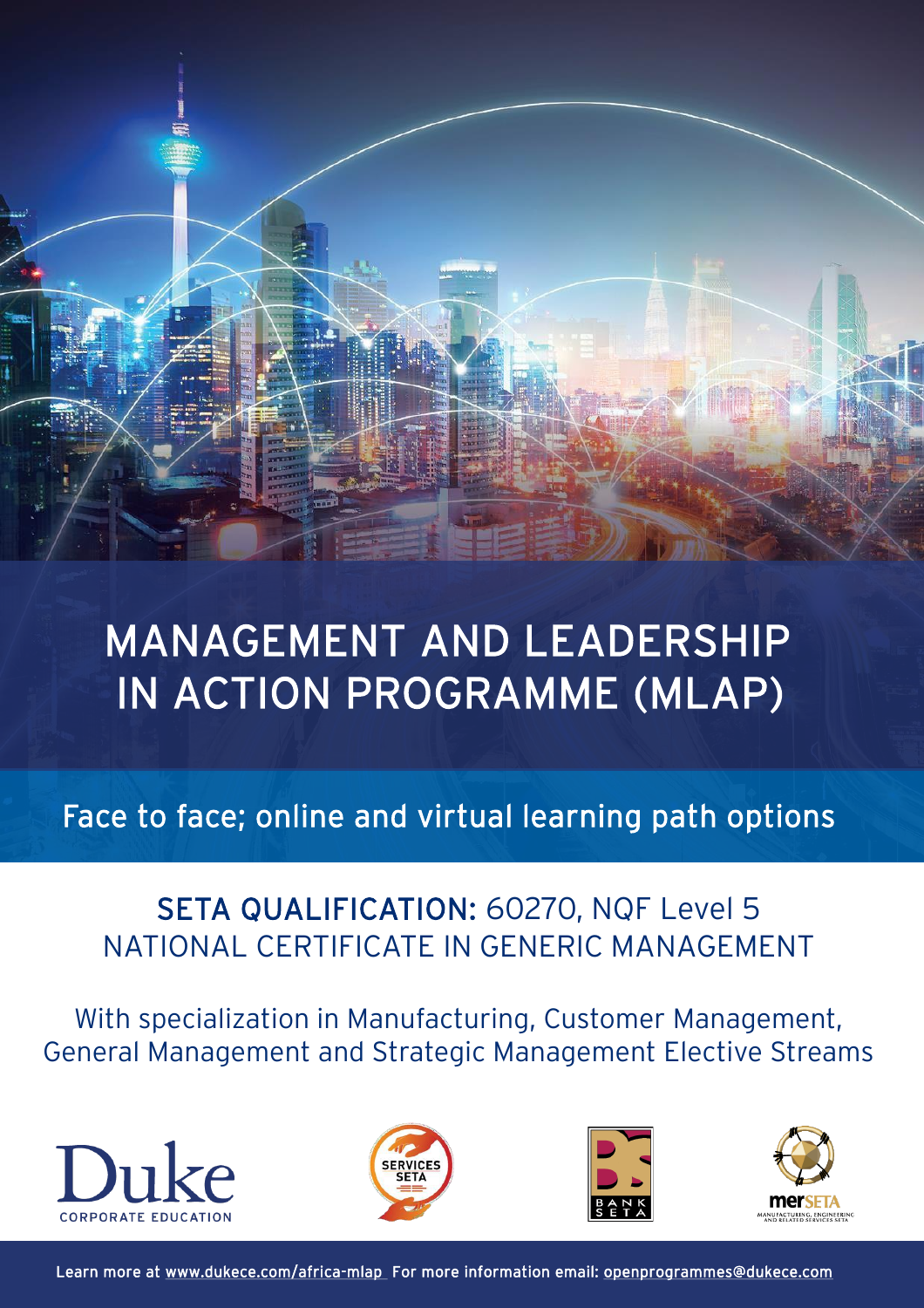## **PURPOSE**

The Management and Leadership in Action Programme (MLAP) programme is designed for junior managers as an entry-level management and leadership intervention.

The programme is designed to enable the participant to thoughtfully spearhead their personal leadership goals, and to address the pivotal growth strategies needed for the organization. This programme provides individuals with the tools and processes needed to meet their organisation's leadership challenges.

## **PROGRAMME OVERVIEW**

The skills, knowledge and understanding demonstrated within this qualification are essential for the creation of a talent pool of experienced and effective middle managers that represents the demographics of South African society. This qualification will create a leadership cadre for South African society throughout multiple industries and sectors both private and public.

## **TARGET AUDIENCE**

A person acquiring this qualification will be able to manage first line managers in an organisational entity. First line managers may include team leaders, supervisors, junior managers, section heads and foremen.

## **DURATION AND MODALITY**

Seven modules over twelve months making the learning journey easy for those in employment.

Learners enjoy a blended learning journey through online learning and virtual facilitator interaction through instructor-led focus sessions via the My Duke CE online portal.

## **STRUCTURE OF THE PROGRAMME**

The programme comprises seven modules:

Module 1: Leadership in the Fourth Industrial Revolution (4IR)

Module 2: Future Business Skills for the 4IR

Module 3: Managing and Leading Teams

Module 4: Develop Operational Strategies, Projects and Action Plans

Module 5: Business Financial Analysis

Module 6: Governance and Risk

Module 7: Choose 1 of the elective streams.

#### Elective Streams:

- Manufacturing Management
- Customer Management
- General Management
- Strategic Management

## **ENTRANCE REQUIREMENTS**

Matric, NQF Level 4 or equivalent or a minimum of 2 years working experience. If you do not have an NQF 4 qualification or higher, then you may qualify for the Recognition of Prior Learning (RPL) process.





Management and Leadership in Action Programme (MLAP)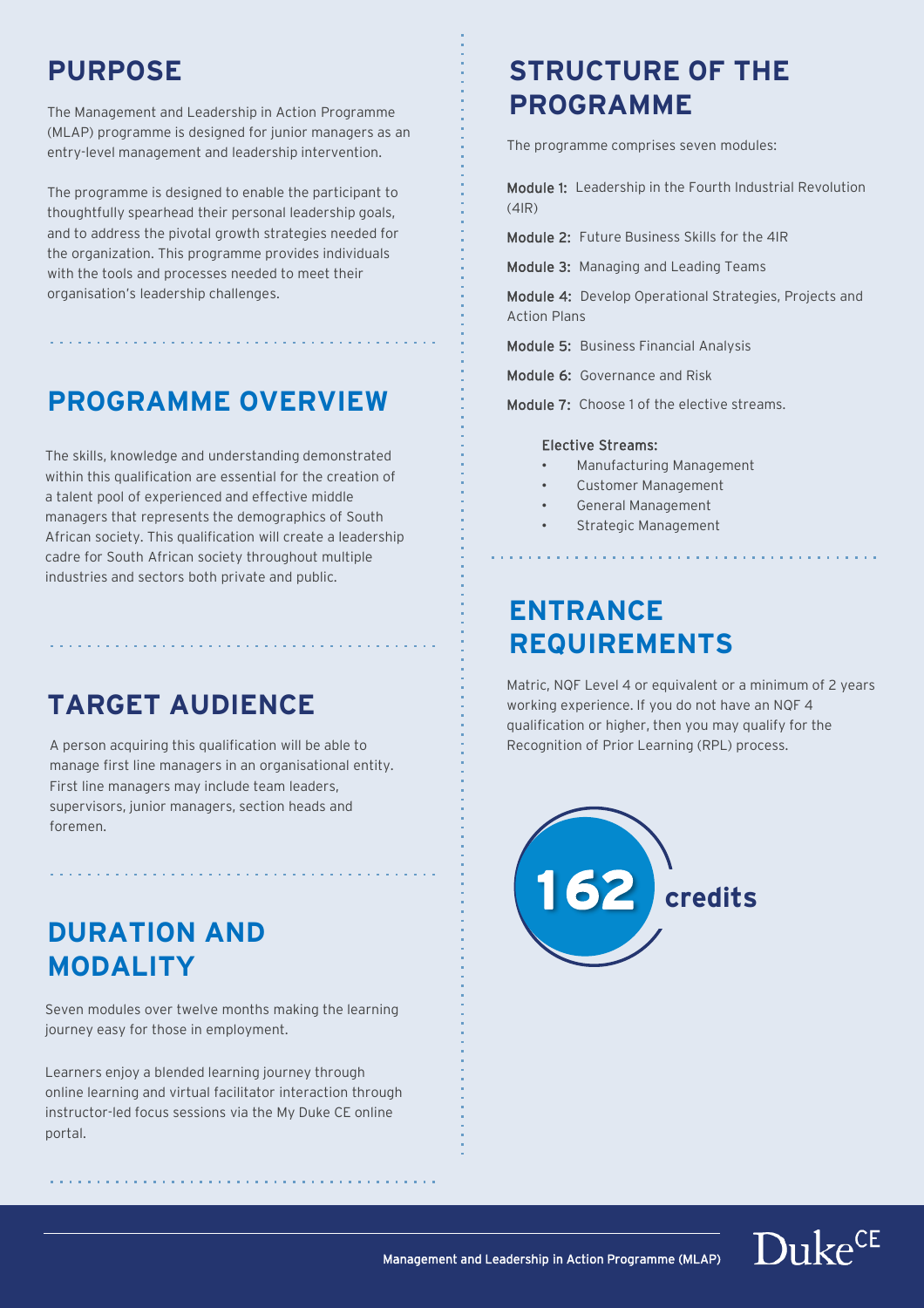## **MODULE OUTLINE**



#### **MODULE 1: Leadership in the 4IR**

#### Outcomes

- Analyse leadership and related theories in a work context<br>• Understand the functioning of market mechanisms in • Understand the functioning of market mechanisms in applying strategies to maintain relationships
- Select and coach first line managers



#### **MODULE 2: Future Business Skills for the 4IR**

#### Outcomes

- Apply a system to decision making
- Formulate recommendations for a change process
- Use communication techniques effectively



## **MODULE 3: Managing and Leading Teams**

#### Outcomes

- Monitor and evaluate team performance
- Lead people development and talent management
- Manage a diverse work force to add value
- Build team to achieve goals and objectives



### **MODULE 4: Develop Operational Strategies, Projects and Action Plans**

#### Outcomes

- Develop, implement and evaluate a project plan
- Implement and evaluate an operational plan
- Create an environment that promotes innovation



## **MODULE 5: Business Financial Analysis**

#### Outcomes

- Apply mathematical analysis to economics and financial data
- Manage the finances of a unit



### **MODULE 6: Governance and Risk**

#### Outcomes

- Apply principles of ethics to improve organisational culture
- Apply the principles of knowledge management
- Monitor, assess and manage risk



### **MODULE 7: ELECTIVES**

### **Elective Module: Manufacturing**

#### Outcomes

- Optimise manufacturing processes
- Interpret and manage conflicts within the workplace

## **Elective Module: Customer Management**

#### Outcomes

- Monitor handling of customer by frontline customer service
- Manage customer requirements and needs
- Identify and manage areas of customer service impact • Establish customer needs and relationships and
- implement action plans

## **Elective Module: Generic Management**

#### **Outcomes**

- Demonstrate an understanding of macroeconomic principles
- Recruit and select candidates to fill defined positions
- Explain the impact of organisational wellness on a business environment
- Conduct negotiations to deal with conflict situations
- Evaluate current practices against best practices
- Apply the principles and concepts of emotional intelligence to management

### **Elective Module: Strategic Management**

#### Outcomes

- Evaluate and plan the role of self as leader in a function
- Formulate a strategy and an implementation plan for a function
- Apply problem-solving techniques to make decisions on a multi-faceted problem
- Use negotiation in multi-faceted situations to achieve the objectives of a function
- Manage relationships with strategic partners to improve the performance of a function
- Manage the information and institutional knowledge within a function
- Analyse the strategy and external environment of the entity in relation to a function
- Manage and improve communication processes in a function
- Appraise, develop and retain human capital for a function